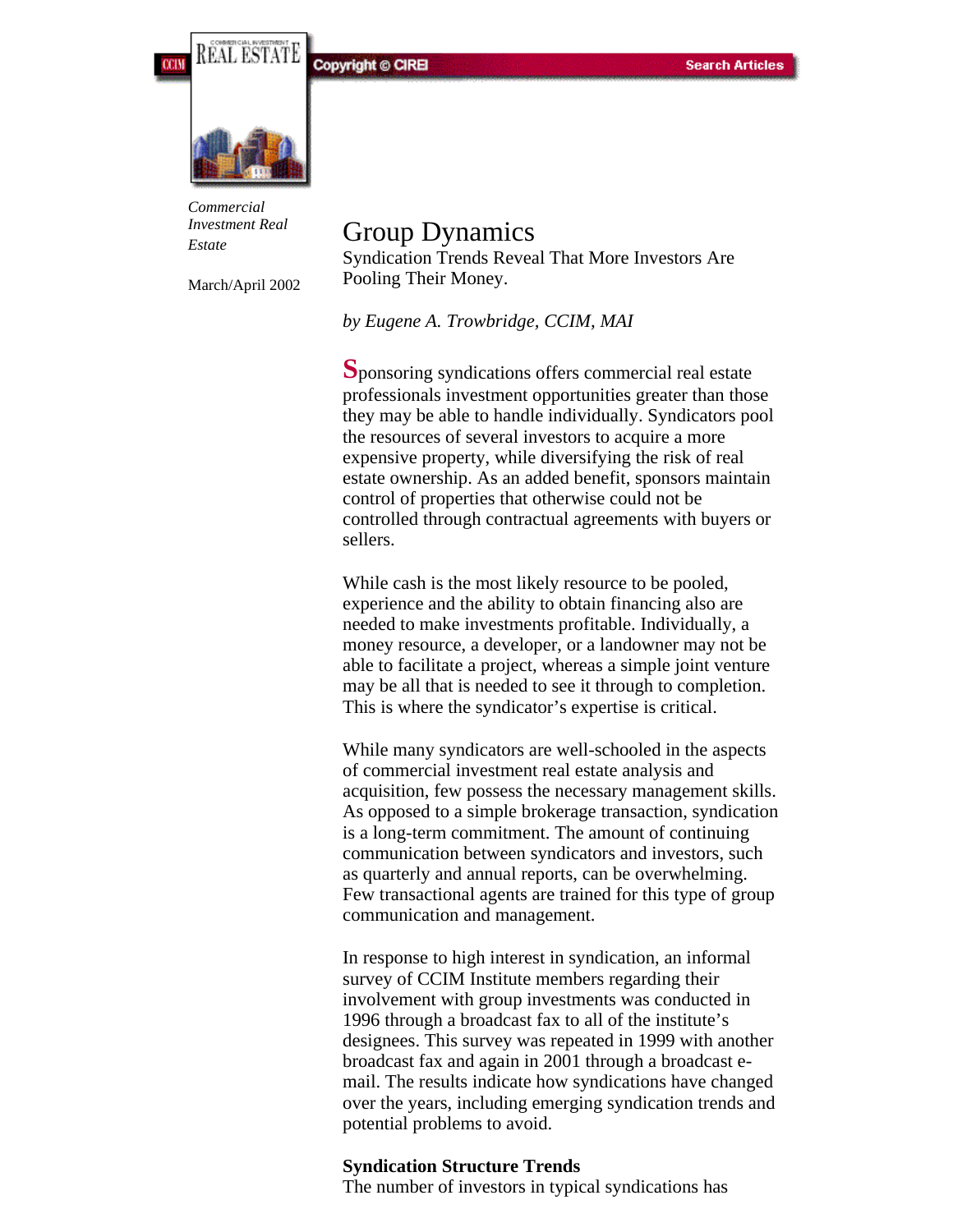decreased over the years: 83 percent of the 2001 respondents used 10 or fewer investors, compared to 1996, when 75 percent of syndications had 10 or fewer investors.



On the other hand, the amount of equity being raised is increasing. In 1996, 60 percent of sponsors planned to raise \$1 million or less, and only 2 percent raised between \$5.1 million and \$10 million. In 2001, only 38 percent raised less than \$1 million, but 42 percent raised between \$1 million and \$5 million. In last year's results, 15 percent of syndicators said they raised between \$5.1 million and \$10 million.



Syndicators are becoming more aggressive in raising funds from each potential investor, and the minimum required investment is approaching \$50,000. In 2001, 49 percent of the survey respondents had minimum investment requirements of more than \$50,000 and another 34 percent required between \$25,001 and \$50,000. In contrast, in 1996, only 27 percent of syndicators required more than \$50,000 as a minimum investment, and 58 percent accepted minimum investments from \$25,001 to \$50,000.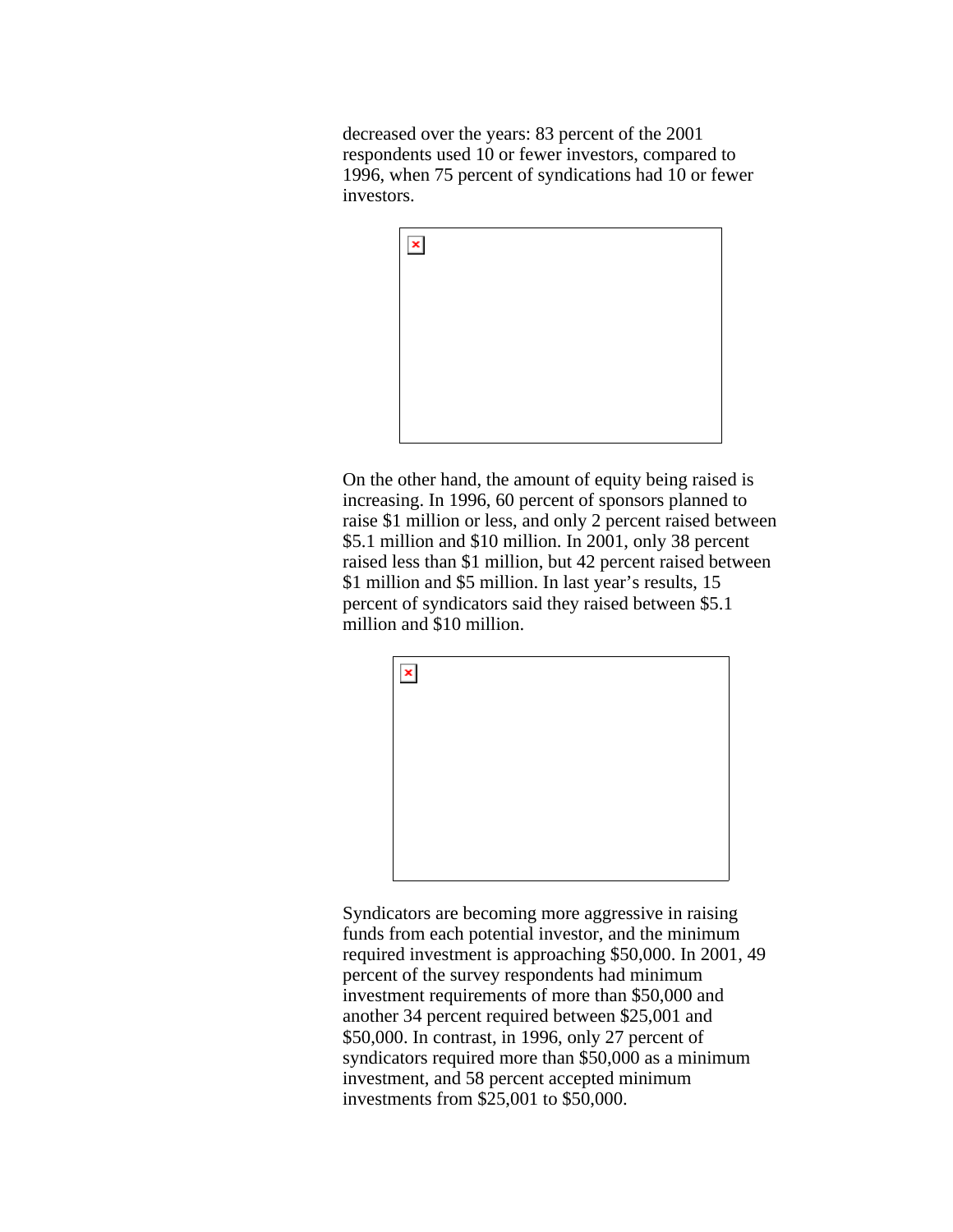

Just as with individual real estate investors, property types favored for syndications have changed depending on the market cycle. During the past six years, retail, multifamily, and industrial properties have been listed as the top choices. Other popular property choices were selfstorage, hospitality, and raw land. Gambling casinos in Mexico City and an automobile dealership were the most unusual properties cited.

# **Common Organizational Structure**

Prior to the Tax Reform Act of 1986, the limited partnership was the legal entity most often used in real estate syndications. Most LPs were created to allow private securities offerings to small groups of investors through local securities firms and financial planners. Master limited partnerships were created to allow public securities offerings to large numbers of investors through Wall Street.



Investors favored LPs because they could invest in real estate with limited liability: They knew the maximum loss exposure they would have during the life of the partnership. In addition, investors would receive the tax losses from the investment to use on their own tax returns, and the partnership itself was not taxed.

Syndicators liked the LP because it gave them, the general partners, total control over the decisions made during the investment. In return for total control, sponsors faced unlimited liability in the event of any losses suffered by the partnership.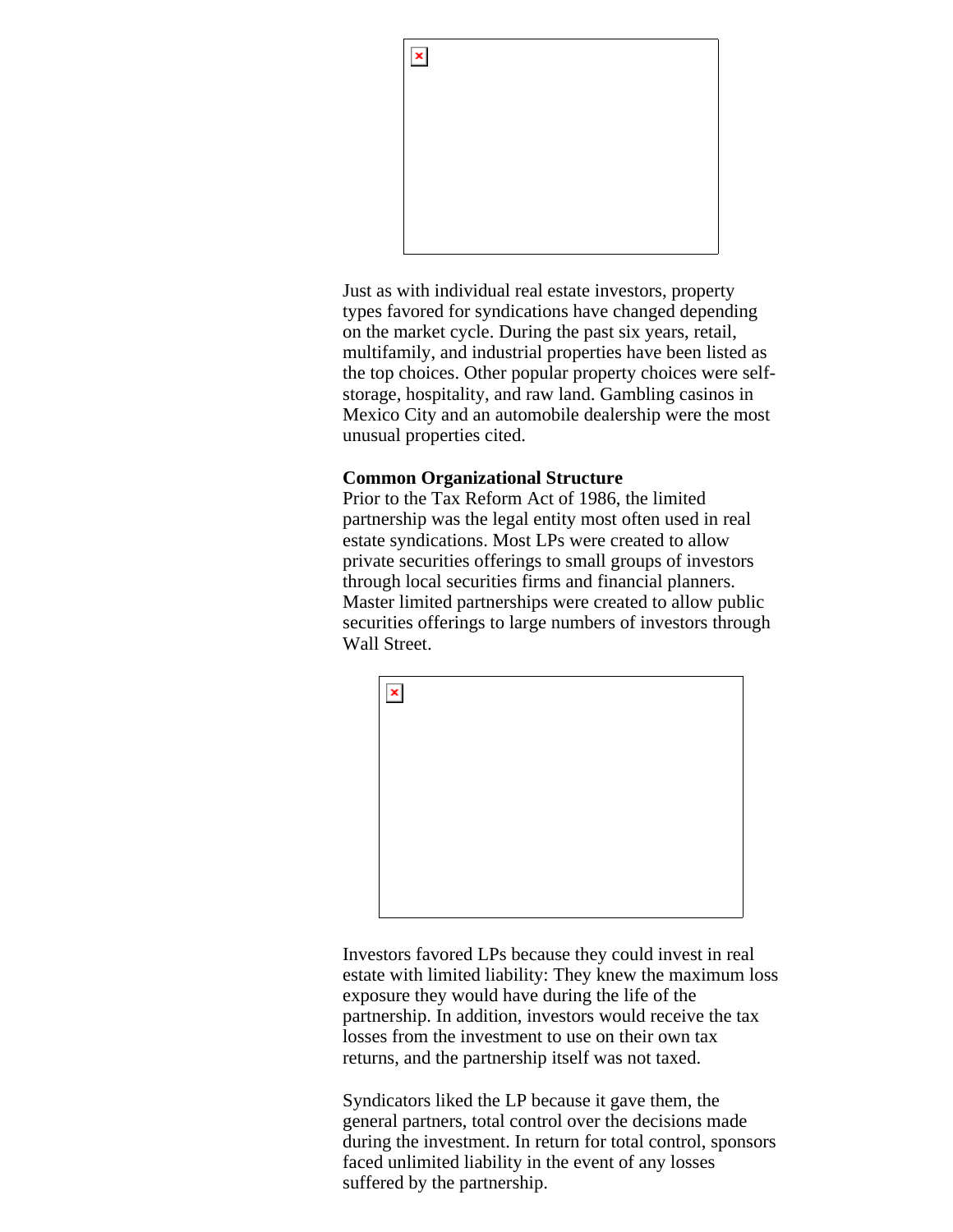However, with the economic downturn in the late 1980s and the enactment of the Tax Reform Act, many properties ran into financial problems. Investors found themselves unable to solve problems because they were not allowed to directly manage the investments, and sponsors found their personal liabilities overwhelming. Sponsors became unwilling to form new syndications, and investors were not willing to invest in new LPs.

The industry needed a new legal entity to free sponsors from unlimited liability and give investors the ability to take an active role in management but not lose the benefit of limited liability. In 1988, the federal government recognized the limited liability company structure, and by 1996 all states had approved some version of it.

In the 2001 CCIM survey, 77 percent of the respondents said they were using the LLC as the legal entity in their syndications. Today, LPs for the most part have disappeared. Tenancy-in-common arrangements retain their popularity as some investors look to a vehicle in which they can take advantage of the capital gains tax deferral offered through Internal Revenue Code Section 1031.

Most syndications are structured as private offerings: They generally have 10 or fewer investors and the equity raised is less than \$5 million. Under federal securities laws, meeting these requirements prevents offerings from being classified as public. By using private offerings, sponsors avoid the expense and regulation required in a full securities registration.

According to the survey, organizational fees paid by the sponsors continued to range between 1.5 percent and 4 percent of the equity raised. Organizational fees include legal, accounting, printing, and underwriting costs paid to facilitate the syndication's formation. Small offerings usually have organizational fees in the upper end of the percentage range, but a smaller absolute dollar amount. Larger offerings will show a greater dollar amount, but a lower percentage. Sponsors should research the estimated amount of these fees before determining the amount of equity to be raised.

### **Sponsor Compensation**

One of the primary reasons commercial real estate professionals sponsor syndications is the potential for profit. However, no law dictates the fee-splitting arrangement between the sponsor and the investors in private offerings, and there are as many different arrangements as there are syndications.

The surveys asked only about the share of profits on a transaction that sponsors expected to realize. Sponsors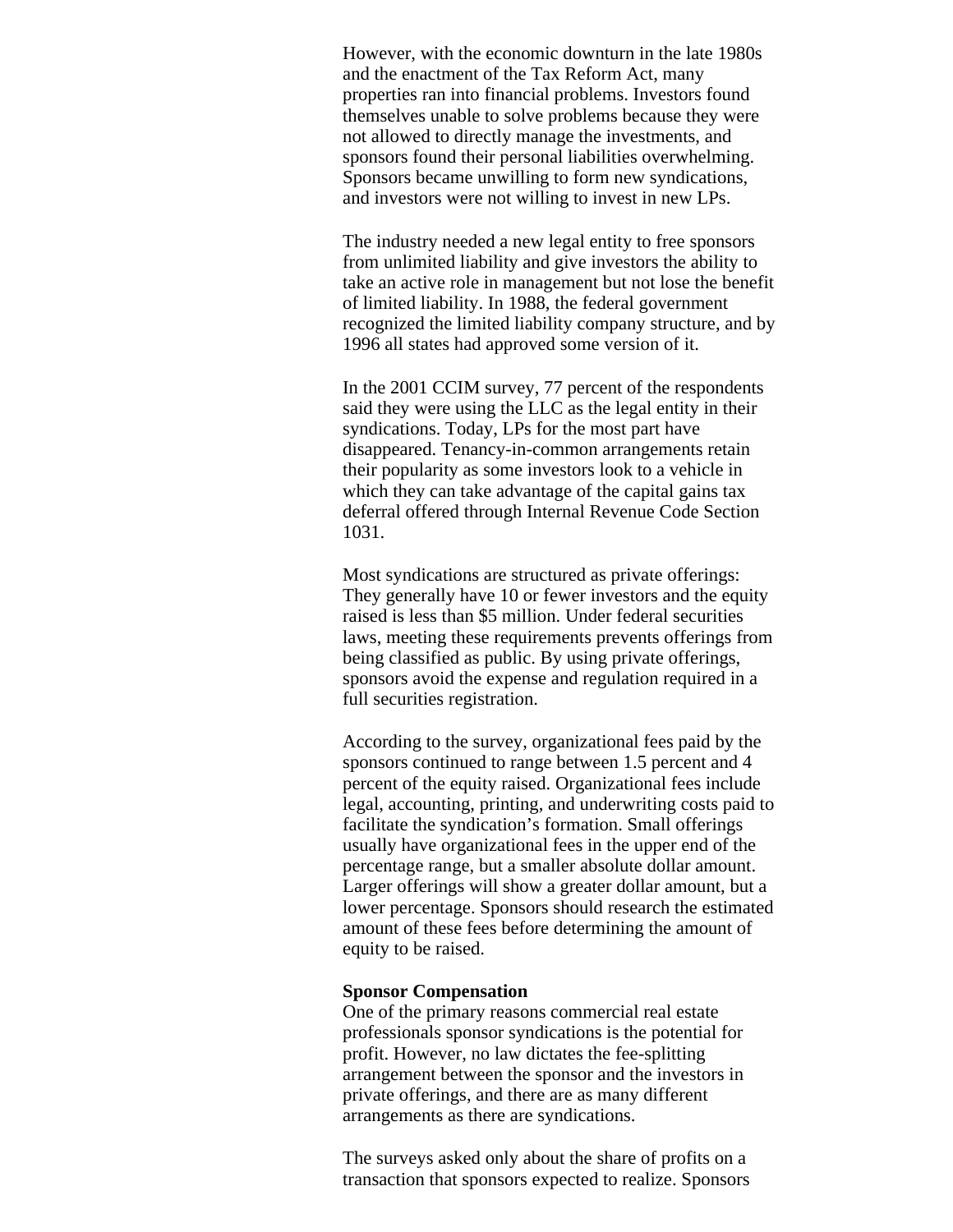can look to the profits they expect to receive in return for taking the risk and responsibility of forming and managing syndications. In 2001, the results showed that sponsors expected to receive 17 percent of the profits, which is a reduction from the 25 percent sponsors expected to receive in 1996.

Brokerage, leasing, property management, and financing fees are paid on every transaction, regardless of whether or not a syndication is formed to own the property. Sponsors should not include these fees in measuring the benefits they expect to receive.

#### **Learning From Past Mistakes**

The surveys asked respondents to list the mistakes they had made in past syndications. Most of the results fell into three broad categories.

*Too Much Risk for Too Few Rewards.* There is often more risk in real estate investments than anticipated. This problem is even greater for a syndication's sponsor, who may take on the risks of ownership for all the group members. The mistake most often mentioned is that sponsors assumed too much personal liability in return for the amount they expected to receive in profits.

The rise in the use of the LLC as the legal entity in syndications directly addresses part of this problem. In an LLC, every member, even the sponsor, benefits from the limited liability feature. But that is only half of the mistake. What about the amount of profits the sponsor expects to receive?

Over the six-year span the surveys were conducted, a trend appears to have developed in the wrong direction. As reported, the percent of profits sponsors are anticipating has *decreased* from 25 percent to 17 percent. Is this a result of sponsors taking on projects with slimmer anticipated total profits? Or, is this the result of marketing pressure, where sponsors find they must reduce their profits to compete for the available cash from investors?

Whatever the cause, sponsors should examine carefully their expected profits before taking on a syndication. By using parternship modeling software, syndicators can calculate the present value of the anticipated profits at a discount rate adjust- ed for an appropriate level of risk, and the sponsor can determine whether the expected benefits outweigh the expected risk. In certain projects, the best decision may be to collect traditional brokerage fees in a transaction and leave the syndication to someone else.

*Too Many Investors.* Comments like "No whiny